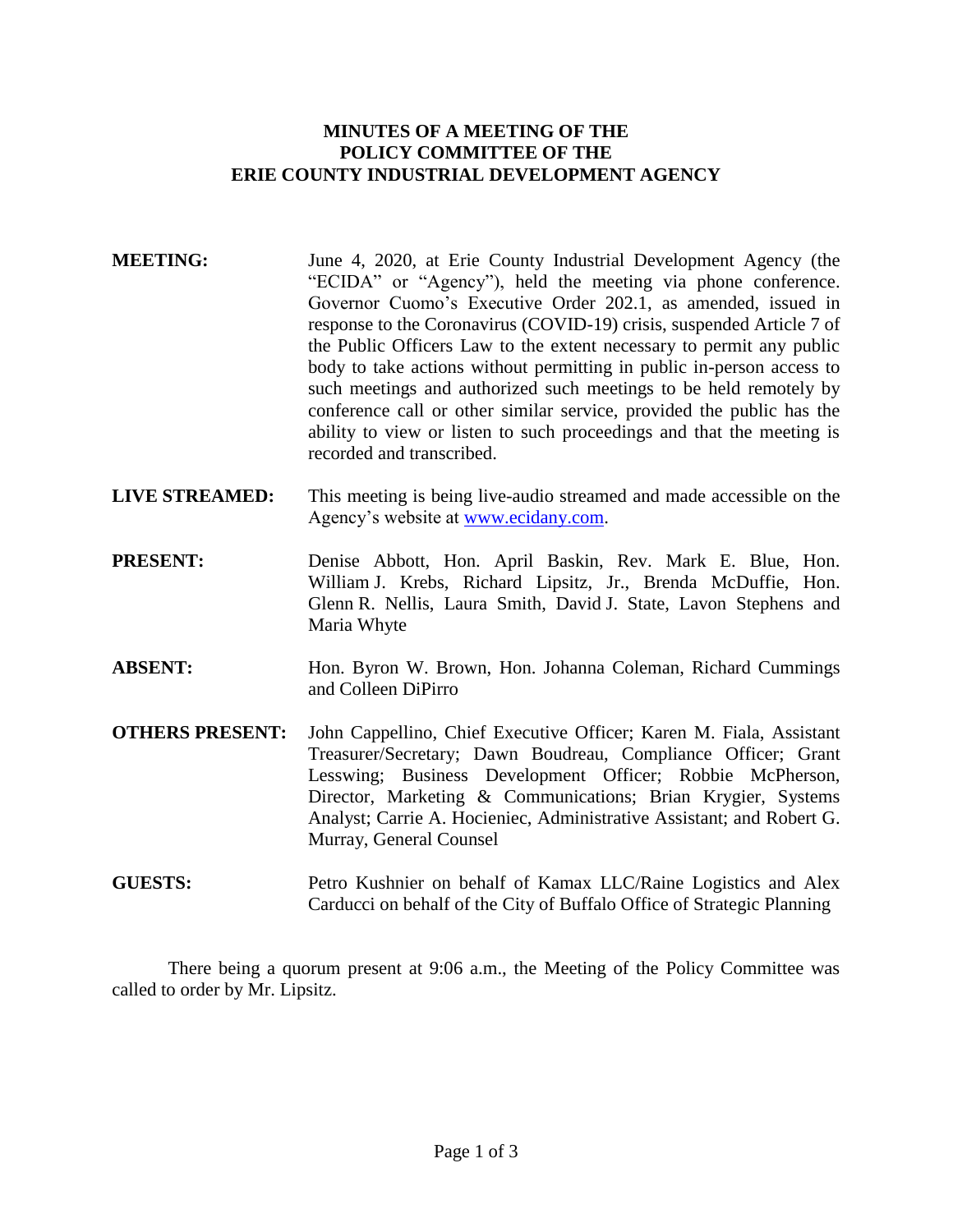## **MINUTES**

The minutes of the April 2, 2020 Policy Committee meeting were presented. Upon motion made by Ms. Whyte and seconded by Mr. Nellis, the aforementioned Policy Committee meeting minutes were unanimously approved.

#### **PROJECT MATRIX**

Mr. Cappellino reviewed the Agency's Project Matrix. Mr. Lipsitz directed that the report be received and filed.

### **PROJECT PRESENTATIONS**

Kamax, LLC/Raine Logistics, Inc., 2890 North America Drive, West Seneca, New York. Mr. Cappellino presented this proposed sales tax, mortgage recording tax exemption and real property tax abatement benefits project involving the construction of a 14,380 sq. ft. truck terminal in the Town of West Seneca. The company is currently located in the City of Buffalo in a 6,000 sq. ft. leased facility on Hamburg Street. This project involves an inter-municipal move and the Agency has implemented its Inter-Municipal Move Policy and notified both the Mayor and Supervisor of the respective municipalities.

At this point in time, Mr. Blue joined the meeting.

Mr. Kushnier spoke about the project on behalf of the company.

Ms. Baskin queried about the company's MBE utilization plan. General discussion ensued. Ms. Baskin requested that the general contractors confirm use of MBE contractors.

Mr. Lipsitz queried about the company's COVID-19 work plans for safety. Mr. Kushnier discussed the company's social distancing and health and safety plans.

Mr. Cappellino stated that in exchange for providing the sales and use tax, mortgage recording tax exemption and real property tax abatement benefits, the approval of this project will be conditioned upon adherence to certain material terms and conditions with respect to the potential modification, recapture and/or termination of financial assistance as follows:

# **Draft Recapture Material Terms**

| Condition | Term                                     | <b>Recapture Provision</b>                     |
|-----------|------------------------------------------|------------------------------------------------|
|           |                                          | Investment amount equal to or greater than 85% |
|           |                                          | of project amount.                             |
|           |                                          | Total Project Amount = $$2,214,000$            |
|           | Total Investment   At project completion | $85\% = $1,881,900$                            |